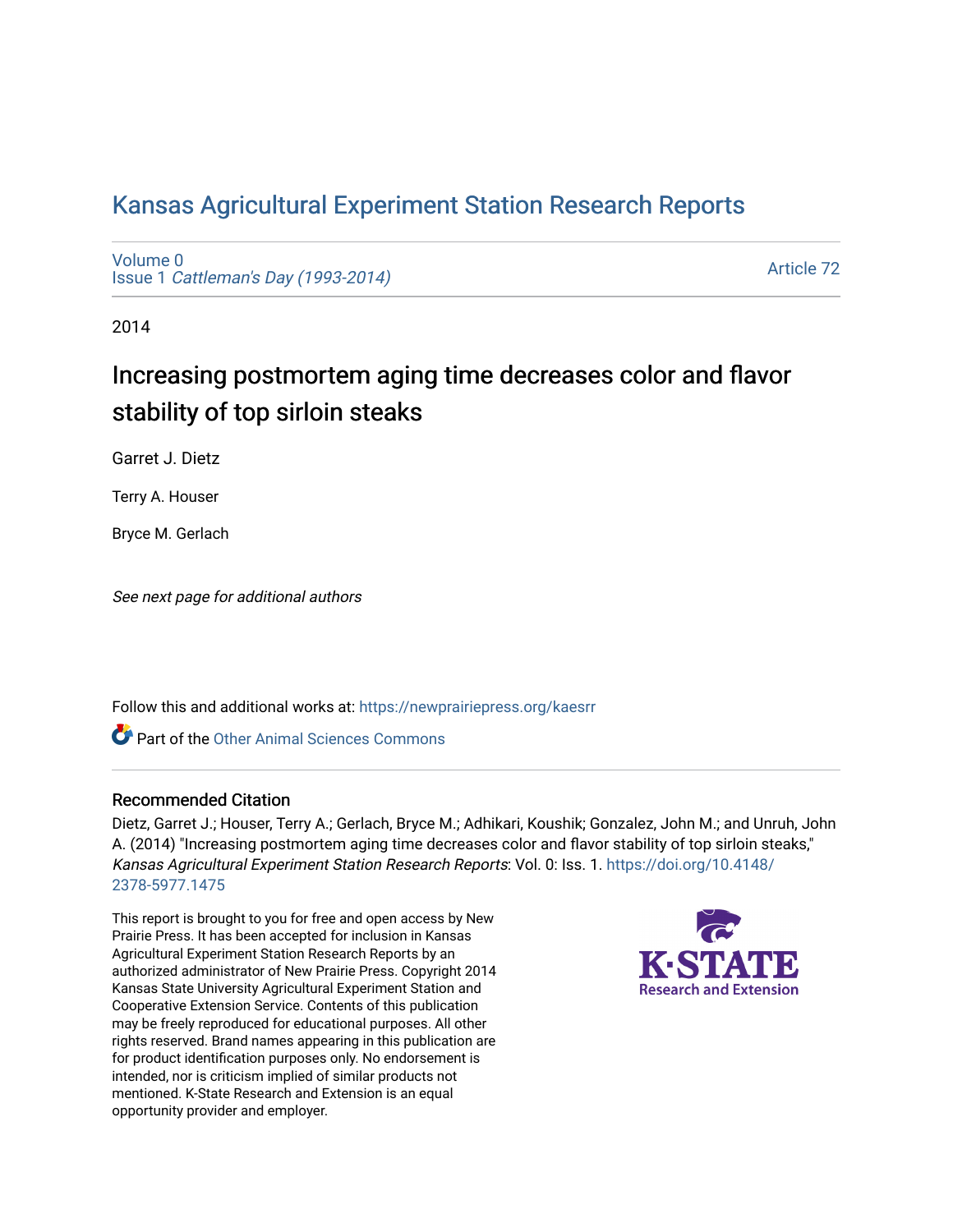# Increasing postmortem aging time decreases color and flavor stability of top sirloin steaks

#### **Abstract**

Top sirloin butts are commonly blade-tenderized to significantly increase tenderness, but minimal data have shown the relationship between blade tenderization and color stability as well as the effect of extended postmortem aging periods past 30 days on color stability. Tenderness plays a significant role in consumer satisfaction with beef products, and blade tenderization and extended postmortem aging periods are effective ways to ensure that beef cuts are tender. Therefore, the objectives of this study were to: (1) determine color and flavor stability of beef gluteus medius during extended postmortem aging times with and without mechanical tenderization, and (2) determine the biochemical factors responsible for color stability of beef gluteus medius at five different aging periods.

#### Keywords

Cattlemen's Day, 2014; Kansas Agricultural Experiment Station contribution; no. 14-262-S; Report of progress (Kansas State University. Agricultural Experiment Station and Cooperative Extension Service); 1101; Beef Cattle Research, 2014 is known as Cattlemen's Day, 2014; Beef; Color; Shelf life; Flavor; Gluteus medius; Aging time

#### Creative Commons License



This work is licensed under a [Creative Commons Attribution 4.0 License](https://creativecommons.org/licenses/by/4.0/).

#### Authors

Garret J. Dietz, Terry A. Houser, Bryce M. Gerlach, Koushik Adhikari, John M. Gonzalez, and John A. Unruh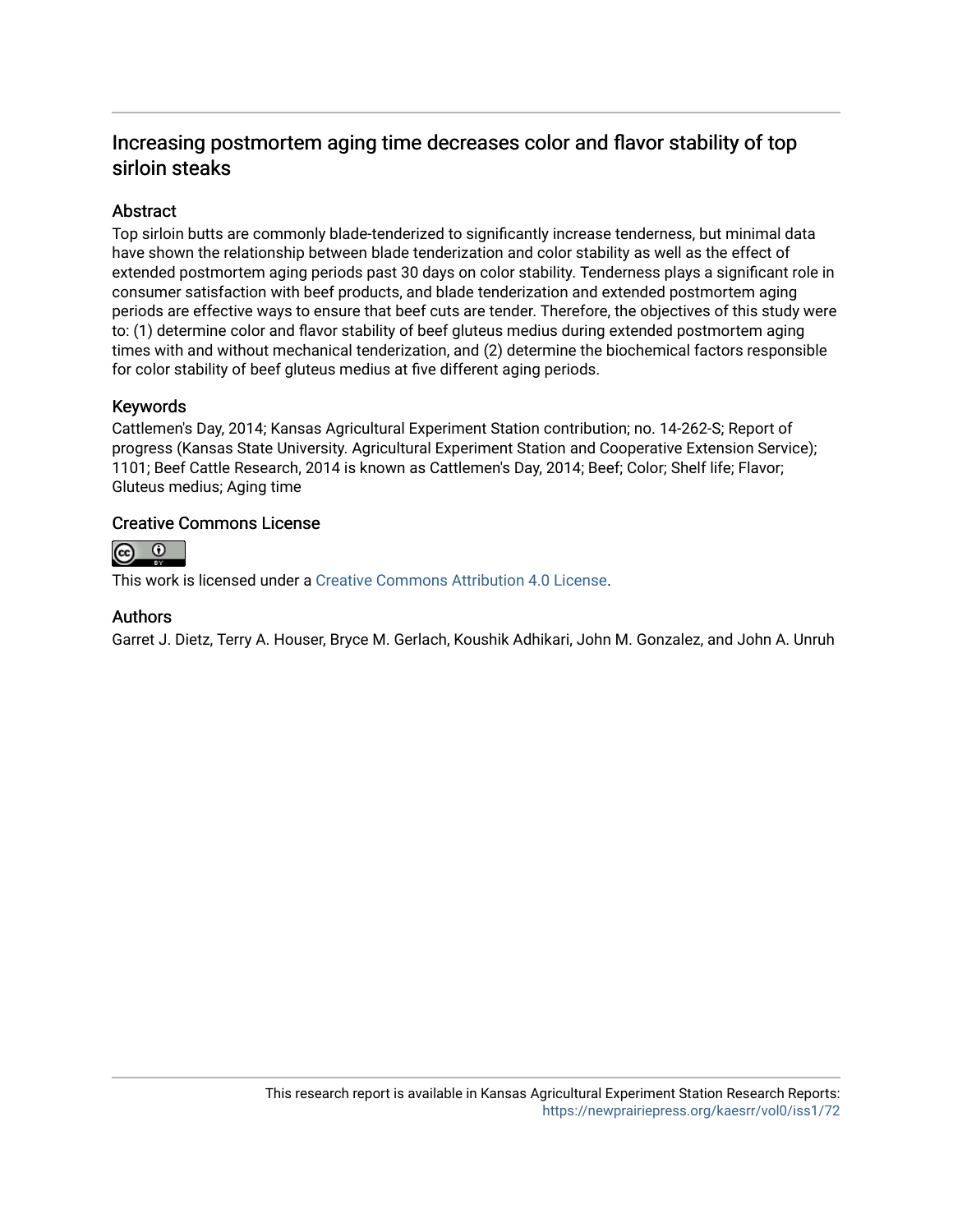# Increasing Postmortem Aging Time Decreases Color and Flavor Stability of Top Sirloin Steaks

# *G. Dietz, T. Houser, B. Gerlach, K. Adhikari, J. Gonzalez, and J. Unruh*

# Introduction

Consumers perceive fresh meat color as the most important characteristic in purchasing fresh meat cuts at retail. Bright-pink to bright-red meat color is the most desirable to consumers, and any deviation from this is less acceptable. The *gluteus medius* is found in a variety of valuable retail cuts such as strip steaks and sirloin steaks. It is known that the *gluteus medius* has a more limited color shelf life compared to *longissimus dorsi*. Decreases in color shelf life from the combination of the inherent properties of the *gluteus medius* and postmortem aging results in a higher percentage of retail cuts being marked down in price or removed from the retail case, leading to significant monetary losses across the beef industry.

Color stability has been widely studied using metmyoglobin reducing activity and oxygen consumption rate. Postmortem aging is known to decrease metmyoglobin reducing activity and increase the oxygen consumption rate, which results in diminished color stability in the retail case.

Postmortem aging is beneficial not only for tenderness, but also for beef flavor; however, increased product aging under anaerobic conditions (vacuum-packaging) is known to increase the production of lactic acid bacteria. Some undesirable off-flavors may be produced with the additional growth of lactic acid bacteria and lipid oxidation.

Top sirloin butts are commonly blade-tenderized to significantly increase tenderness, but minimal data have shown the relationship between blade tenderization and color stability as well as the effect of extended postmortem aging periods past 30 days on color stability. Tenderness plays a significant role in consumer satisfaction with beef products, and blade tenderization and extended postmortem aging periods are effective ways to ensure that beef cuts are tender. Therefore, the objectives of this study were to: (1) determine color and flavor stability of beef *gluteus medius* during extended postmortem aging times with and without mechanical tenderization, and (2) determine the biochemical factors responsible for color stability of beef *gluteus medius* at five different aging periods.

# Experimental Procedures

Fifteen top sirloin butts were transported to the Kansas State University Meat Laboratory from three commercial beef harvest facilities and were randomly assigned to five different aging periods. The five postmortem aging treatments were 5, 19, 33, 47, and 61 days. Each beef top sirloin butt was then stored in the original vacuum package at 35 to 39°F throughout the aging period. On the final day of each postmortem aging treatment, top sirloin butts were removed from their vacuum packages and the *gluteus medius* was removed and trimmed of excess fat*.* The *gluteus medius* was then cut down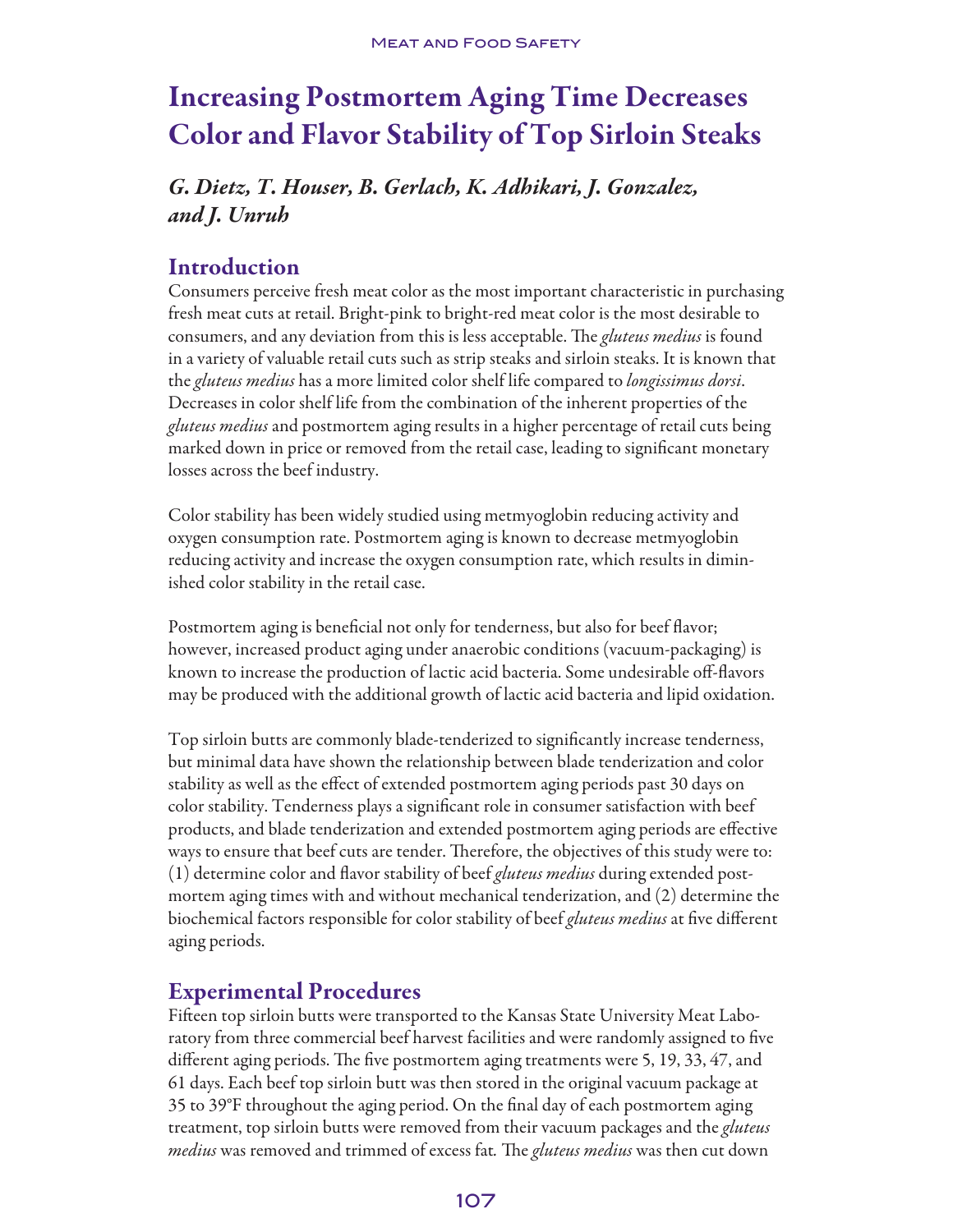#### **MEAT AND FOOD SAFETY**

the center, parallel with the muscle fibers, to yield two pieces of equal size, which were randomly assigned to a blade tenderization or a control treatment. The blade tenderized treatment was processed twice through a commercial blade tenderization machine. After tenderization treatment, the *gluteus medius* pieces were sliced perpendicular to the muscle fibers into eight 1-in. steaks. The first top sirloin steak, starting at the anterior end, was immediately vacuum-packaged with oxygen-impermeable film and stored at -112°F for approximately 7 days before assessment of lipid oxidation using the thiobarbituric acid reactive substances method. The second steak was used for metmyoglobin reducing activity and oxygen consumption rate determination, the third steak was used for simulated retail display, and the fourth steak was immediately vacuum-packaged with oxygen-impermeable film and frozen at -112°F until needed for sensory analysis. The fifth steak was immediately vacuum-packaged into oxygen-impermeable film and frozen at -112°F until needed for Warner-Bratzler Shear Force measurements, and the sixth steak was placed in a sterilized bag and immediately used to analyze lactic acid bacteria counts.

## Results and Discussion

As expected, both extended postmortem aging and blade tenderization significantly increased tenderness in beef top sirloin steaks*.* Postmortem aging was not as effective as blade tenderization in improving tenderness until day 61 of the study (data not shown).

With increased postmortem aging time, steaks cut from aged top sirloin butts were much less color-stable, as shown by increased display color and discoloration scores. Using a limit of 25% surface browning (metmyoglobin), top sirloin butts aged 5, 19, 33, 47, and 61 days yielded steaks with a color shelf of 4 days, 2 days, 1 day, 1 day, and 1 day, respectively (data not shown). In addition, top sirloins that were blade-tenderized were darker in appearance and had higher discoloration scores than controls for comparable postmortem aging days. Quality traits for the interaction of aging and tenderization are shown in Table 1.

Fresh meat undergoes constant change between the three pigments of myoglobin (purple), oxymyoglobin (red), and metmyoglobin (brown) and relies on enzyme systems and substrate availability to make that happen. As postmortem age increased, enzyme activity and substrate availability decreased, resulting in lower metmyoglobin reducing activity. This lower metmyoglobin reducing ability directly related to the decreased color stability observed in this study.

Lactic acid bacteria significantly increased with increased aging times (data not shown); however, this did not affect pH significantly or change the flavor profile dramatically. Oxidative rancidity significantly increased for samples with increased aging periods. As a result, samples that were aged longer had more warmed-over flavor. Longer aging periods also resulted in product with less bitter flavor and less bloody/serumy flavor, indicating that flavor changes did occur as aging time increased (data not shown). Sensory traits for the interaction of aging and blade tenderization are shown in Table 2.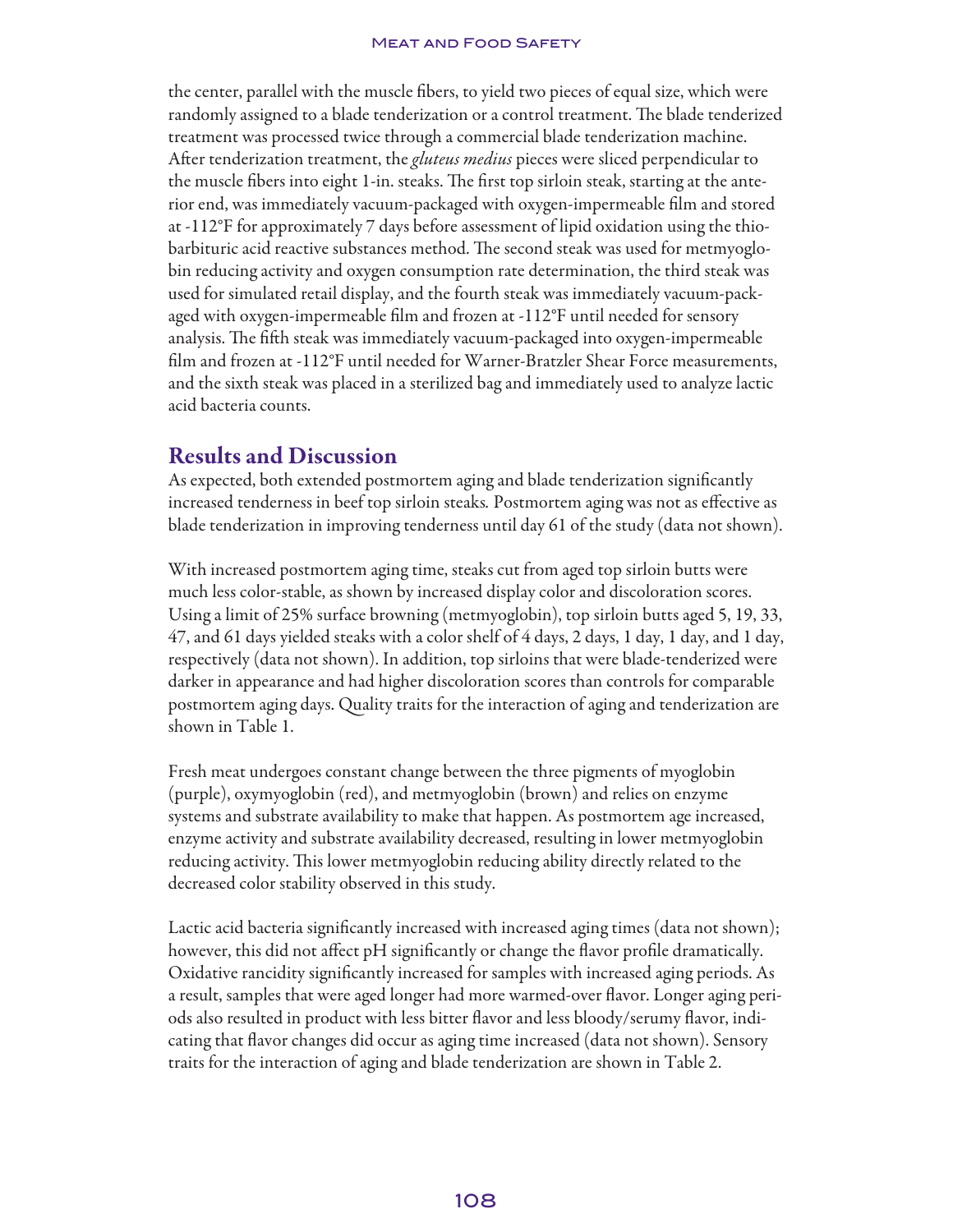### Implications

Extended postmortem aging and blade tenderization are effective tools in increasing tenderness of top sirloin steaks, but they may decrease retail color shelf life and flavor characteristics.

## Acknowledgements

This project was funded by the Beef Checkoff.

Table 1. Least squares means of aging × tenderization interaction for quality traits of beef top sirloin steaks subjected to different postmortem aging and tenderization treatments

|                                             | Control<br>Aging period (days) |                     |                   |                     |                   |                    | Blade-tenderized<br>Aging period (days) |                   |                   |                   |            |  |
|---------------------------------------------|--------------------------------|---------------------|-------------------|---------------------|-------------------|--------------------|-----------------------------------------|-------------------|-------------------|-------------------|------------|--|
|                                             |                                |                     |                   |                     |                   |                    |                                         |                   |                   |                   |            |  |
|                                             | 5                              | 19                  | 33                | 47                  | 61                | 5                  | 19                                      | 33                | 47                | 61                | <b>SEM</b> |  |
| Lipid oxidation <sup>1</sup>                | 0.07                           | 0.10                | 0.14              | 0.19                | 0.17              | 0.06               | 0.14                                    | 0.15              | 0.19              | 0.20              | 0.018      |  |
| Metmyoglobin reducing activity <sup>2</sup> | 85.1                           | 72.2                | 64.9              | 69.1                | 62.3              | 85.2               | 74.5                                    | 61.3              | 73.2              | 61.3              | 3.78       |  |
| Oxygen consumption rate <sup>3</sup>        | 49.3                           | 42.2                | 57.5              | 44.8                | 77.5              | 47.5               | 55.2                                    | 57.1              | 52.9              | 89.6              | 6.25       |  |
| $\mathrm{L}^{*4}$                           | $44.1$ <sup>f</sup>            | 46.4 <sup>de</sup>  | 47.7 <sup>d</sup> | $53.5^{ab}$         | $53.1^{bc}$       | $43.6^{f}$         | $45.2$ <sup>ef</sup>                    | 47.2 <sup>d</sup> | 51.8 <sup>c</sup> | $54.8^{\circ}$    | 0.563      |  |
| $a^{*5}$                                    | $24.3^{cd}$                    | 24.4 <sup>cd</sup>  | $22.8^\circ$      | $29.8^{\mathrm{a}}$ | $25.9^{b}$        | $23.8^{\text{de}}$ | 23.9 <sup>de</sup>                      | $25.8^{bc}$       | $28.7^{\circ}$    | 26.8 <sup>b</sup> | 0.566      |  |
| $b^{*6}$                                    | 19.9                           | 21.8                | 22.9              | 35.3                | 28.7              | 19.8               | 21.4                                    | 24.8              | 34.5              | 31.2              | 0.764      |  |
| Initial color panel <sup>7</sup>            | 4.4                            | 3.3                 | 3.5               | 3.8                 | 3.7               | 4.5                | 3.6                                     | 3.7               | 4.0               | 3.6               | 0.16       |  |
| Display color panel <sup>8</sup>            | 3.73 <sup>f</sup>              | 4.14 <sup>e</sup>   | 4.51 <sup>d</sup> | $5.65^{b}$          | $5.54^{b}$        | 4.03 <sup>e</sup>  | 4.80 <sup>c</sup>                       | 4.95 <sup>c</sup> | $6.32^{a}$        | $6.42^{\circ}$    | 0.099      |  |
| Discoloration panel <sup>9</sup>            | $2.52^{f}$                     | $3.61$ <sup>d</sup> | 4.07 <sup>c</sup> | 4.45 <sup>b</sup>   | 4.41 <sup>b</sup> | 2.97 <sup>e</sup>  | 4.15 <sup>c</sup>                       | 4.82 <sup>a</sup> | 4.85 <sup>a</sup> | $4.75^{\circ}$    | 0.100      |  |
| Warner-Bratzler shear force, lb             | 9.9 <sup>a</sup>               | 7.8 <sup>b</sup>    | $7.4^{b}$         | 7.3 <sup>b</sup>    | 5.6 <sup>c</sup>  | 6.9 <sup>b</sup>   | 5.8 <sup>c</sup>                        | 5.3 <sup>c</sup>  | 5.6 <sup>c</sup>  | 5.0 <sup>c</sup>  | 0.37       |  |
| Lactic acid bacteria (log CFU/g)            | 1.07                           | 1.79                | 2.69              | 3.14                | 3.76              | 1.27               | 1.91                                    | 2.70              | 3.05              | 3.95              | 0.243      |  |
| pH                                          | 5.5                            | 5.5                 | 5.4               | 5.5                 | 5.5               | 5.5                | 5.5                                     | 5.4               | 5.5               | 5.5               | 0.016      |  |

<sup>1</sup> Thiobarbituric acid reactive substances, ppm malonaldehyde.

2 Percentage metmyoglobin reduced.

3 Percentage oxymyoglobin reduced.

 ${}^4L^*$  lightness (0 = black, 100 = white).

 $5a^*$  redness/greenness (positive values = red, negative values = green).

 $6 b*$  yellowness/blueness (positive values = yellow, negative values=blue).

 $71$  = bleached red, 2 = very light cherry-red, 3 = moderately cherry-red, 4 = cherry-red, 5 = slightly dark red, 6 = moderately dark red, 7 = dark red, 8 = very dark red.

 $81 =$  very bright red,  $2 =$  bright red,  $3 =$  dull red,  $4 =$  slightly dark red,  $5 =$  moderately dark red,  $6 =$  dark red to dark reddish tan,  $7 =$  tannish red,  $8 =$  tan to brown.  $91 = 0\%$  surface discoloration,  $2 = 1$  to 10% surface discoloration,  $3 = 11$  to 25% surface discoloration,  $4 = 26$  to 50% surface discoloration,  $5 = 51$  to 75% surface discoloration,  $6 = 76$  to 99% surface discoloration,  $7 = 100\%$  surface discoloration.

<sup>a–f</sup> Means within a row with different superscripts differ ( $P < 0.05$ ).